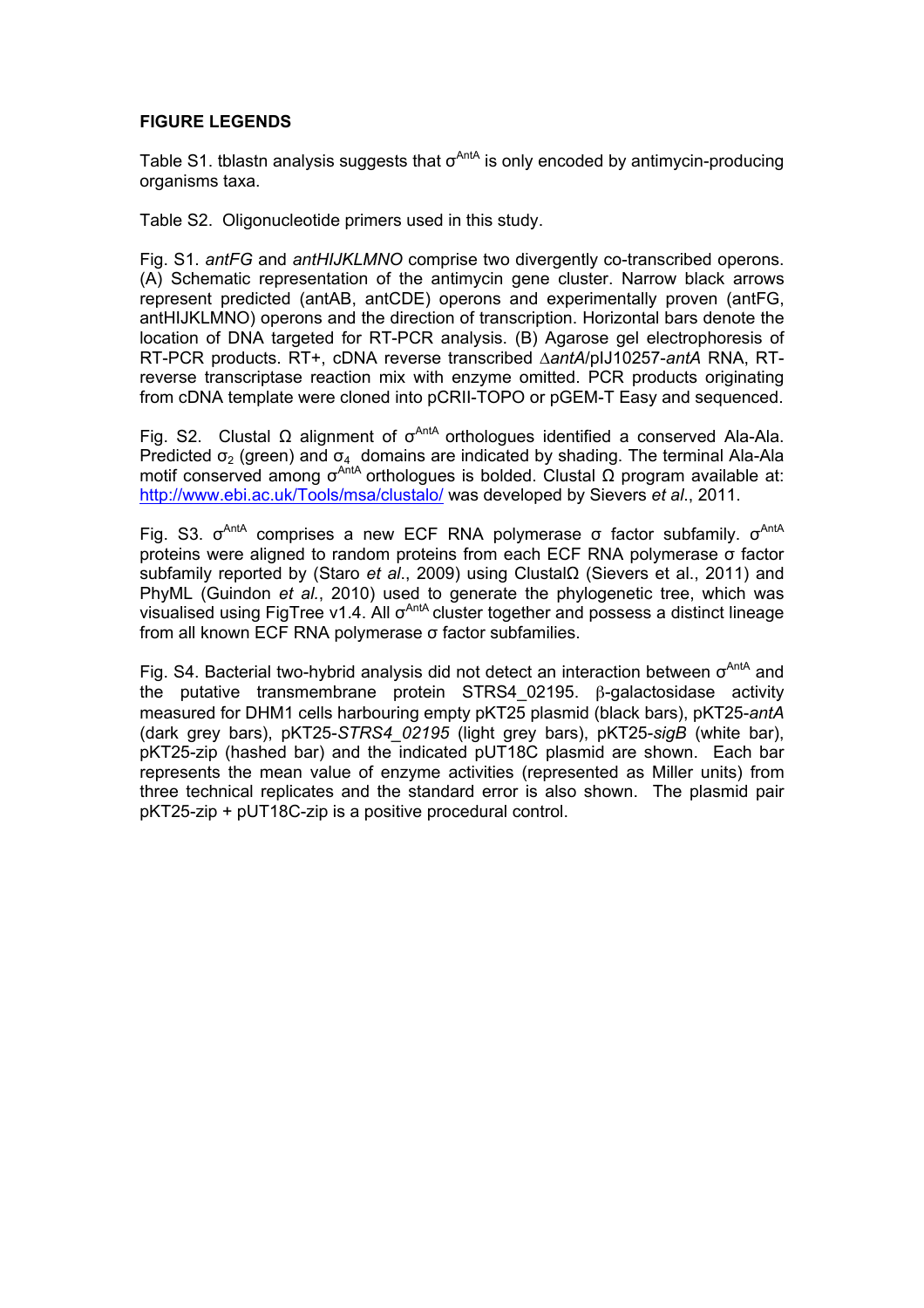Figure S1. The antimycin gene cluster is organised into four transcriptional units

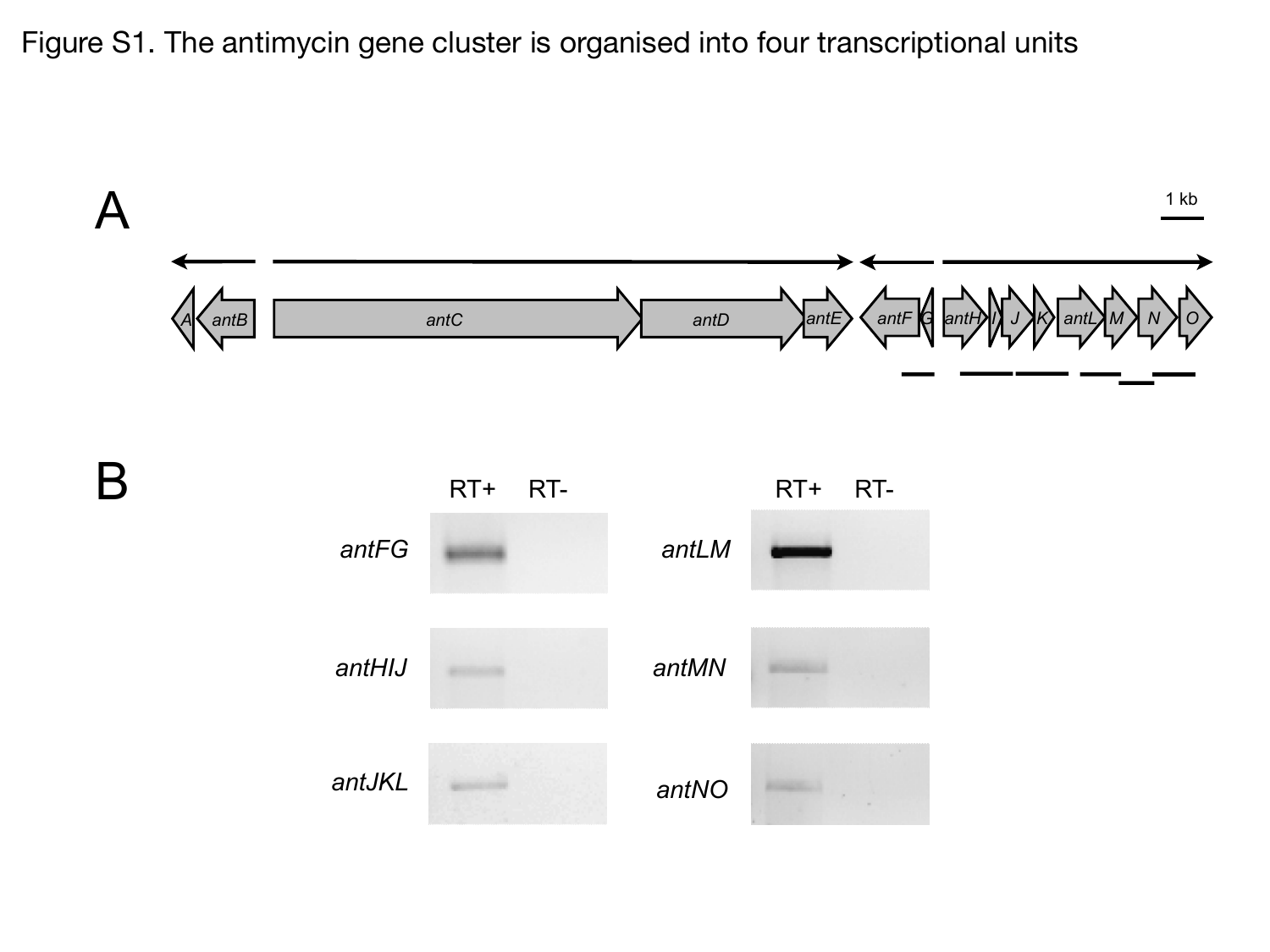### Figure S2. Clustal Ω alignment of AntA orthologues

*S. blastmyceticus S. albus S4 S. SM8 S. albus J1074 S. NRRL 2288 S. lappah-202 S. CNY228 S. gancidicus S. 303MF S. hygroscopicus 5008 S. hygroscopicus TL01 S. griseoflavus S. TOR3209 S. ambofaciens* VRTLNDPCAPPVTPLLRRAQAGDRQAMNDLLLHIAPYVGRLCLPIAQGHSSDAAQEAMLA MNTAHEL-PAPVDRLLPRARAGDEQAMNDLLLHITPYVTRVCRSVAHDNGSDARQEALLA MNTAHEL-PAPVDRLLPRARAGDEQAMNDLLLHITPYVTRVCRSVAHDNGSDARQEALLA MNTAHEL-PAPVDRLLPRARAGDEQAMNDLLLHITPYVTRVCRSVAHDNGSDARQEALLA MNTAHEL-PAPVDRLLPRARAGDEQAMNDLLLHITPYVTRVCRSVAHDNGSDARQEALLA MNTAHEL-PAPVDRLLPRARAGDEQAMNDLLLHITPYVTRVCRSVAHDNGSDARQEALLA MNTAHEL-PAPVDRLLPRARAGDEQAMNDLLLHITPYVTRVCRSVAHDNGSDARQEALLA MKTAHEP-TTLLPALLRQAQLGDEQAMNDLLTRITPYVARICLSIAHDNSSDATQEALLA MSNVSDI-P-TPLALLPRAQAGDEQAMNQLLTGIVPYVARLCRSITHDDGADATQEALLA MSTVSEL-A-SPLTLLPRAQSGDEHAMNHLLNHITPYVNRICRSITRDDAADATQEALLA MSTVSEL-A-SPLTLLPRAQSGDEHAMNHLLNHITPYVNRICRSITRDDAADATQEALLA MTTVSEL-P-SALTLLPRAQAGDEHAMNHLLTAITPYVARICRSITHDDGADATQEALLA MTTVSEL-P-SPLTLLPRAQAGDEHAMNHLLTGITPYVARICRSITHDDGADATQEALLA MSTVSEL-P-SPLMLLPRAQAGDEQAMNRLLTGITPYVARICRSITHDDGADATQEALLA : . : . \*\* .\*\* .\*\* .\*\*\* \*\* \*.\*\* \*.\* .:: ..\*\* \*\*\*.\*\* IYRGIRGLREPAAFYGWVRAVTVREAIRTSKRLSQGSADGLPDLAQDADPLDTVHISDVM IYRGLPGLREPAAFYGWVRSVTVREAVRTARRLGRETTSPEVDSRHEPHSLDAVHINDVL IYRGLPGLREPAAFYGWVRSVTVREAVRTARRLGRETTSPEVDSRHEPHSLDAVHINDVL IYRGLPGLREPAAFYGWVRSVTVREAVRTARRLGRETTSPEVDSRHEPHSLDAVHINDVL IYRGLPGLREPAAFYGWVRSVTVREAVRTARRLGRETTSPEVDSRHEPHSLDAVHINDVL IYRGLPGLREPAAFYGWVRSVTVREAVRTARRLGRETTSPEVDSRHEPHSLDAVHINDVL IYRGLPGLREPAAFYGWVRSVTVREAVRTARRLGRETTSPEVDPRHEPHSLDAVHINDVL VYRGLAGLREPAAFYGWVRSVTVREAVRTAKRLGDTVPCSPVEARYEANPLDTVYINDVL VYRGLRTLREPTAFYGWVRSVTVREAVRTVKRAGAEGPYQRVEPGQEANPLDAVHISDVL IYRGLGQLREPVAFYGWVRAVTVREALRTAKRFGEEQTCGQVESQQQANPLDAVHISDVL IYRGLGQLREPVAFYGWVRAVTVREALRTAKRFGEEQTCGQVESQQQANPLDAVHISDVL VYRGLGSLREPAAFYGWVRSVSVREAVRTAKRYGTERCCSEVEARQETNPMDAVYISDVL IYRGLRTLREPAAFYGWVRSVTVREAVRTAKRYGEERSCCELETRQETNPLDAVHISDVL IYRGLGSLREPAAFYGWVRSVTVREAVRTAKRYGEERSCSELESRQEANPLDAVHISDVL :\*\*\*: \*\*\*\*.\*\*\*\*\*\*\*:\*:\*\*\*\*:\*\* :\* . : : . :\*:\*:\*.\*\*: DRLPDQHRQILTLRAVYGMNEQEMAATLSLPVGTVRSRLHRARRNFQDAWHQR**AA** DRMSEAHRQVLTLR-VYGLNEVEMAETLALPVGTVRSRLHRARRRFQEAWQPT**AA** DRMSEAHRQVLTLR-VYGLNEVEMAETLALPVGTVRSRLHRARRRFQEAWQPT**AA** DRMSEAHRQVLTLR-VYGLNEVEMAETLALPVGTVRSRLHRARRRFQEAWQPT**AA** DRMSEAHRQVLTLR-VYGLNEVEMAETLALPVGTVRSRLHRARRRFQEAWQPT**AA** DRMSEAHRQVLTLR-VYGLNEVEMAETLALPVGTVRSRLHRARRRFQEAWQPT**AA** DRMSEAHRQVLTLR-VYGLNEVEMAETLALPVGTVRSRLHRARRRFQEAWQPT**AA** ERLSTAHREVLTLR-VYGLNEEEMAETLSLPIGTVRSRLHRARRRFQEAWQPS**AA** DRLSMSHRQVLTLR-AYGLNEEEMARVLSLPVGTVRSRLHRARLRFREAWQPS**AA** DRLSRAHRQVLTLR-AYGLNEEEIAEVLALPVGTVRSRLFRARRRFQEAWQPS**AA** DRLSRAHRQVLTLR-AYGLNEEEIAEVLALPVGTVRSRLFRARRRFQEAWQPS**AA** ERLSQAHRQVLALR-VYGLNEEEMAEVLALPVGTVRSRLFRARRRFQEAWQPS**AA** ERLSQAHRQVLTLR-AYGLTEDEIAEVLALPLGTVRSRLFRARRRFQEAWQPS**AA** ERLSQAHRQVLTLR-AYGLNEEEMAEVLALPVGTVRSRLFRARRRFQEAWLPS**AA** :\*: \*\*::\*\*\* .\*\*:.\* \*:\* \*:\*\*\*\*\*\*\*\*\*\*\*\*\* \*::\* *S. blastmyceticus S. albus S4 S. SM8 S. albus J1074 S. NRRL 2288 S. lappah-202 S. CNY228 S. gancidicus S. 303MF S. hygroscopicus 5008 S. hygroscopicus TL01 S. griseoflavus S. TOR3209 S. ambofaciens S. blastmyceticus S. albus S4 S. SM8 S. albus J1074 S. NRRL 2288 S. lappah-202 S. CNY228 S. gancidicus S. 303MF S. hygroscopicus 5008 S. hygroscopicus TL01 S. griseoflavus S. TOR3209 S. ambofaciens*

 $\sigma$ <sub>2</sub> [34-94]  $\Box$   $\Box$   $\sigma$ <sub>1</sub> [117-163]  $\Box$  173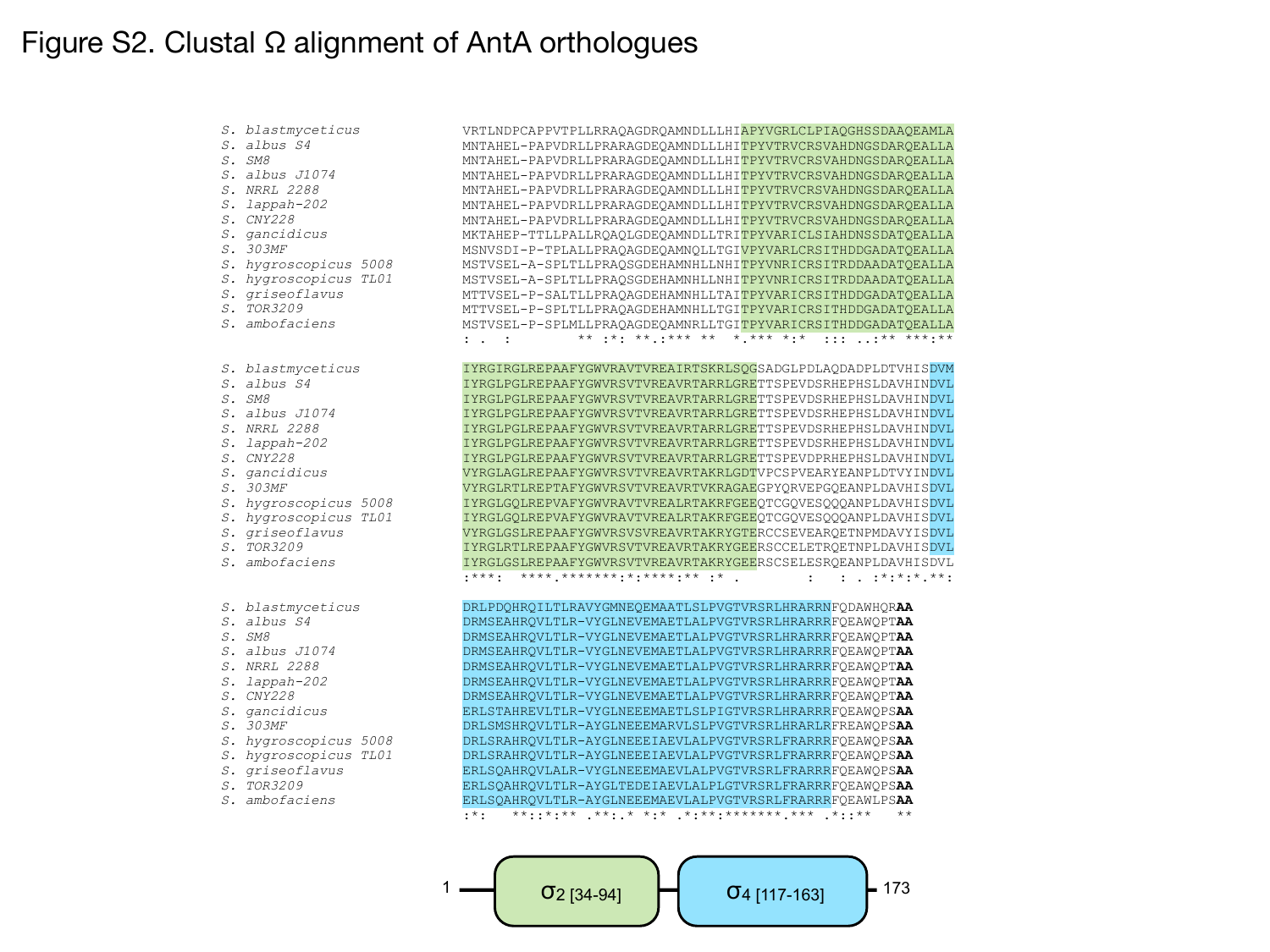Figure S3. σ<sup>AntA</sup> comprises a new subfamily of ECF RNA polymerase σ factors

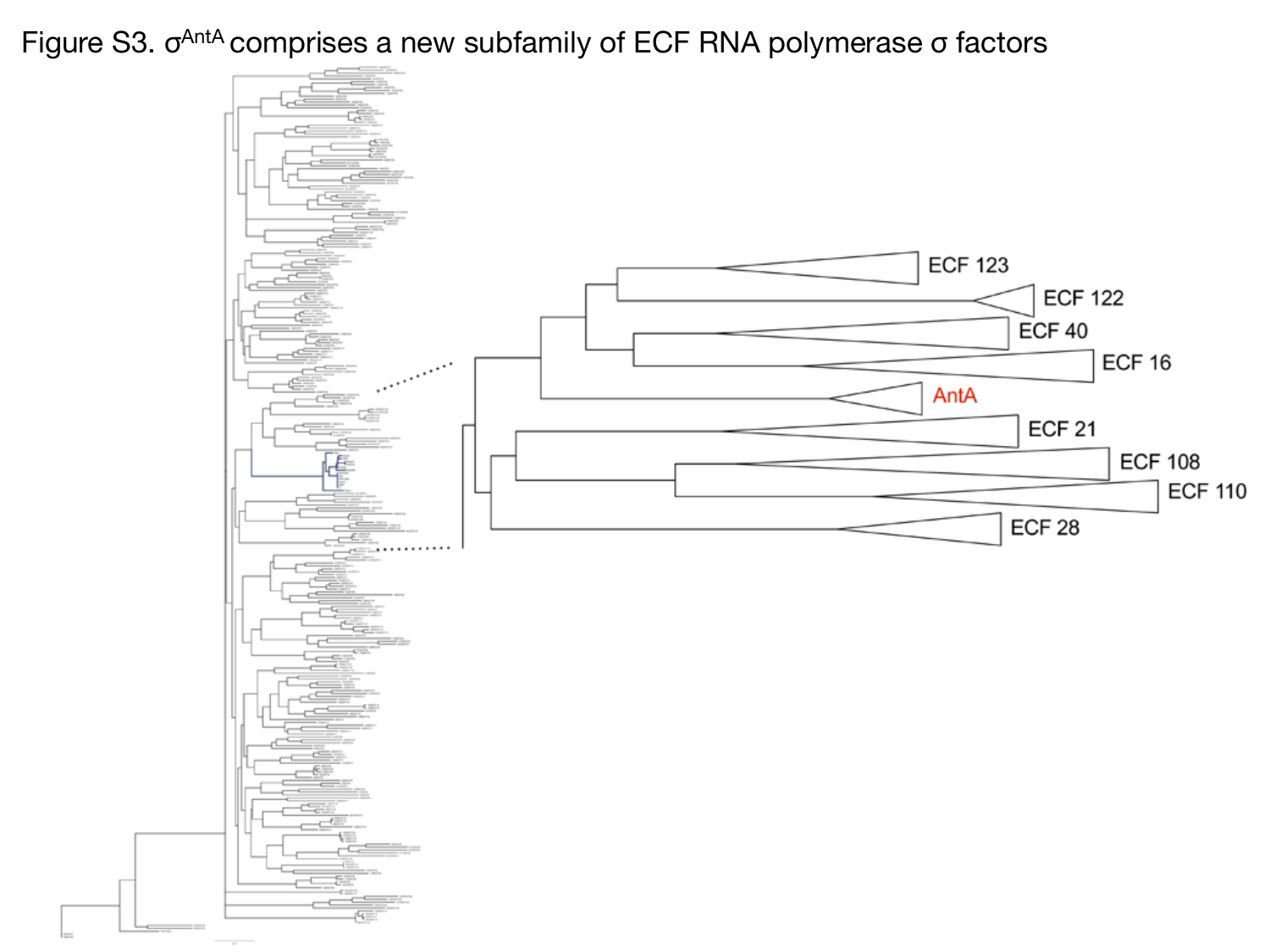## Figure S4. σ<sup>AntA</sup> does not interact with STRS4\_02195

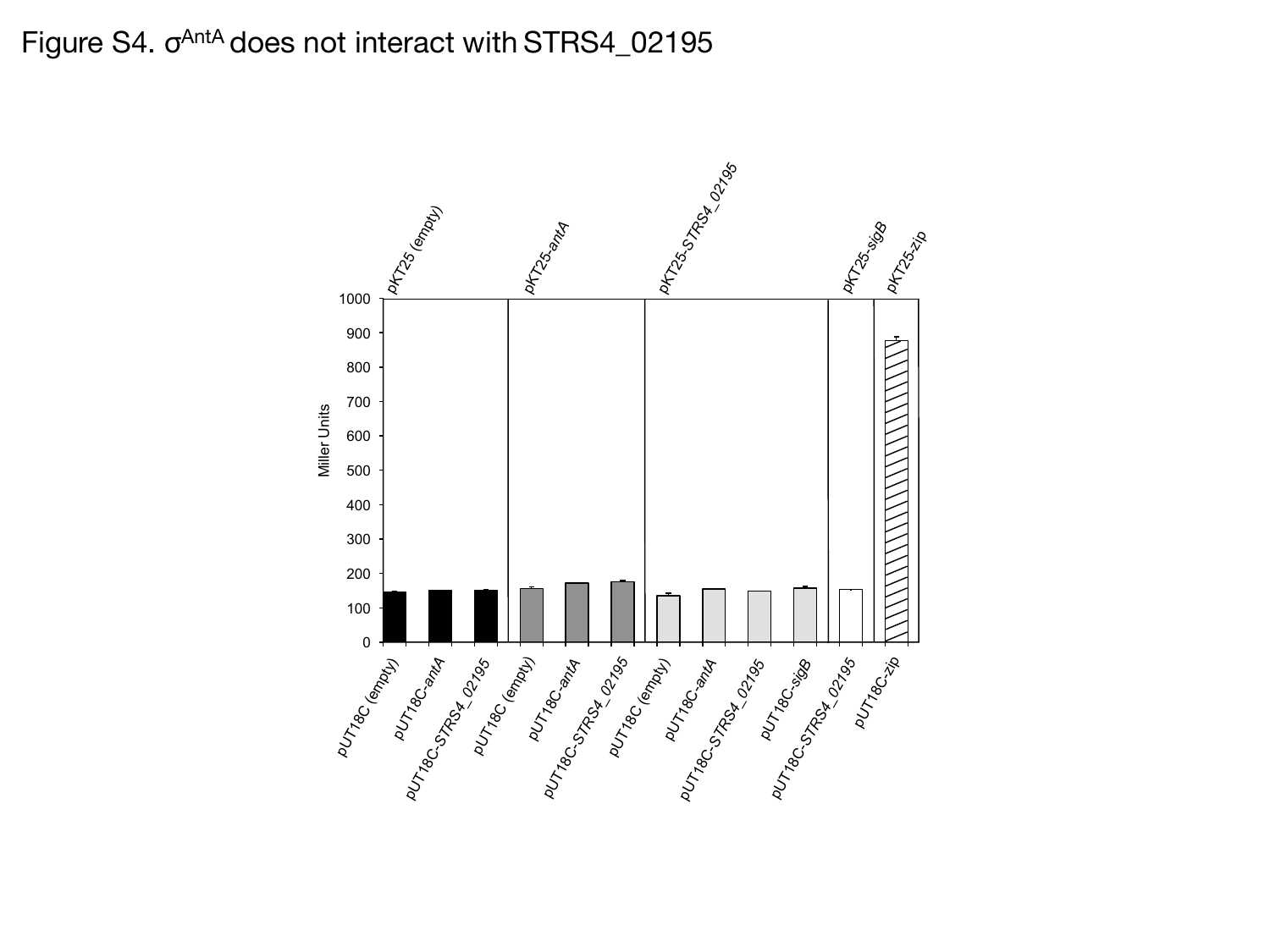# Table S1 tblastn analysis suggests that  $\sigma^{AntA}$  is only encoded by antimycin-producers

| Species                                                 | Identity to $\sigma^{\text{AntA}}$ | AA motif? | <b>Predicted targets</b> | Source                | E-value   |
|---------------------------------------------------------|------------------------------------|-----------|--------------------------|-----------------------|-----------|
| Streptomyces albus J1074                                | 100%                               | Yes       | Antimycin biosynthesis   | tblastn               | 3.00E-100 |
| Streptomyces sp. SM8                                    | 100%                               | Yes       | Antimycin biosynthesis   | tblastn               | 3.00E-100 |
| Streptomyces sp. NRRL 2288                              | 100%                               | Yes       | Antimycin biosynthesis   | Yan et al 2012        | 3.00E-100 |
| Streptomyces sp. LaPpaH-202                             | 100%                               | Yes       | Antimycin biosynthesis   | tblastn               | 3.00E-100 |
| Streptomyces sp. CNY228                                 | 99%                                | Yes       | Antimycin biosynthesis   | tblastn               | 2.00E-99  |
| Streptomyces ambofaciens ATCC 23877                     | 76%                                | Yes       | Antimycin biosynthesis   | Choulet et al<br>2006 | 1.00E-68  |
| Streptomyces sp. 303MFCol5.2                            | 69%                                | Yes       | Antimycin biosynthesis   | tblastn               | 8.00E-67  |
| Streptomyces gancidicus BKS 13-15                       | 74%                                | Yes       | Antimycin biosynthesis   | Kumar et al 2013      | 2.00E-66  |
| Streptomyces sp. TOR3209                                | 73%                                | Yes       | Antimycin biosynthesis   | Hu et al 2012         | 4.00E-66  |
| Streptomyces griseoflavus Tu4000                        | 73%                                | Yes       | Antimycin biosynthesis   | tblastn               | 3.00E-66  |
| Streptomyces hygroscopicus subsp.<br>jinggangensis TL01 | 72%                                | Yes       | Antimycin biosynthesis   | tblastn               | 9.00E-65  |
| Streptomyces hygroscopicus subsp.<br>jinggangensis 5008 | 72%                                | Yes       | Antimycin biosynthesis   | tblastn               | 9.00E-65  |
| Streptomyces blastmyceticus NBRC<br>12747               | 66%                                | Yes       | Antimycin biosynthesis   | Yan et al 2012        | 1.00E-59  |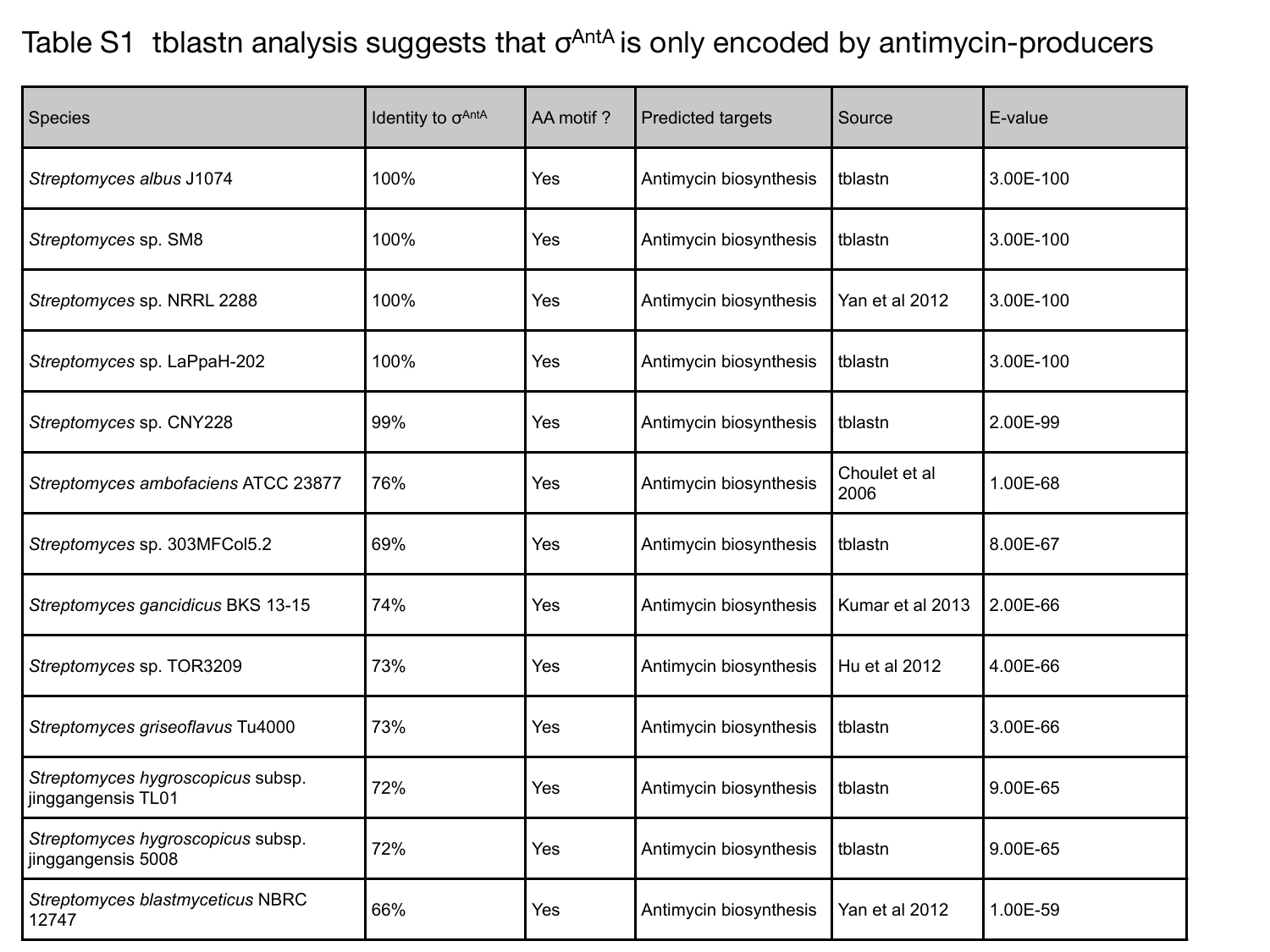### Table 2. Oligonucleotides used in this study

| <b>Primer</b><br>alias | Sequence (5'-3')*                                                 | <b>Description</b>                                        |
|------------------------|-------------------------------------------------------------------|-----------------------------------------------------------|
| <b>RFS172</b>          | aagett acgatetggtcctcgggctc                                       | PCR: screening cosmid library for antC-containing cosmids |
| <b>RFS173</b>          | ggatcc cagccggtggaaggtgac                                         | PCR: screening cosmid library for antC-containing cosmids |
| <b>RFS184</b>          | ccattattatcatgacattaa                                             | End sequencing of Supercos1 cosmids                       |
| <b>RFS185</b>          | gtccgtggaatgaacaatgg                                              | End sequencing of Supercos1 cosmids                       |
|                        | cacgcgcccgcgtgtctcaccccgccatggtggcc                               |                                                           |
| <b>RFS186</b>          | gtcatgtaggctggagctgcttc                                           | PCR: antA REDIRECT knockout cassette                      |
|                        | cgcccgcaccgtcctccccgcaaggagagcaccc                                |                                                           |
| <b>RFS187</b>          | ccatgattccggggatccgtcgacc                                         | PCR: antA REDIRECT knockout cassette                      |
| <b>RFS188</b>          | cttgcggggaggacggtgcgggcgggcggtccgc<br>ggtcatgtaggctggagctgctc     | PCR: antB REDIRECT knockout cassette                      |
|                        | tgccaagatcggggcctttcgctgtctcccctcgccg                             |                                                           |
| <b>RFS189</b>          | tgattccggggatccgtcgacc                                            | PCR: antB REDIRECT knockout cassette                      |
|                        | gtacccccgccccctttcccccgattgggtacctcca                             |                                                           |
| <b>RFS222</b>          | tgattccggggatccgtcgacc                                            | PCR: STRS4_0213-17 REDIRECT knockout cassette             |
|                        |                                                                   |                                                           |
| <b>RFS223</b>          | cacgtgtgcgcgggcaccctggccccgtccggcgt<br>ctcatgtaggctggagctgcttc    | PCR: STRS4_0213-17 REDIRECT knockout cassette             |
| <b>RFS226</b>          | ctccgtcgcgcacccacggatcagaaggggacac<br>acatgattccg gggatccgtcgacc  | PCR: STRS4_02194 REDIRECT knockout cassette               |
| <b>RFS227</b>          | gcgaggccggccgccgggaagacctgaggccc<br>gtgatcatgtaggctggagctgcttc    | PCR: STRS4_02194 REDIRECT knockout cassette               |
| <b>RFS228</b>          | acggctggaccgagatcgtcta                                            | PCR: $\triangle STRS4_02194$ knockout confirmation        |
| <b>RFS229</b>          | tgttccgcgcaccgtcctca                                              | PCR: $\triangle STRS4$ 02194 knockout confirmation        |
| <b>RFS230</b>          | atacatatgaacaccgcgcacgaact                                        | PCR: AntA coding sequence for complementation plasmid     |
| <b>RFS231</b>          | ataaagctttcaggcggcggtgggctgcc                                     | PCR: AntA coding sequence for complementation plasmid     |
| <b>RFS232</b>          | cccttgccgtcagagagatc                                              | PCR: confirmation of AantA mutant strain                  |
| <b>RFS233</b>          | gcttcaccccgcagtacatg                                              | PCR: confirmation of AantA mutant strain                  |
| <b>RFS258</b>          | acagcctgaccgccatggaa                                              | PCR: confirmation of ∆STRS4_0213-17 mutant strain         |
| <b>RFS259</b>          | actgaccgaggacgtcgtacgtgag                                         | PCR: confirmation of ASTRS4_0213-17 mutant strain         |
| <b>RFS260</b>          | cctcgttcaggccgtaca                                                | RT-PCR: antA                                              |
| <b>RFS261</b>          | acgaaccccactcactcg                                                | RT-PCR: antA                                              |
| <b>RFS262</b>          | atcgtcacggtcaggaggt                                               | RT-PCR: antB                                              |
| <b>RFS263</b>          | gcgtacatcgaggaactgaac                                             | RT-PCR: antB                                              |
| <b>RFS264</b>          | gtcaacatcgtccccttcag                                              | RT-PCR: antC                                              |
| <b>RFS265</b>          | accgagatctggaggtcgt                                               | RT-PCR: antC                                              |
| <b>RFS266</b>          | agtacatgtgccacccgaag                                              | RT-PCR: antE                                              |
| <b>RFS267</b>          | gccgaagagctgacggta                                                | RT-PCR: antE                                              |
| <b>RFS268</b>          | ggacctcgccgtagtcct                                                | RT-PCR: antF                                              |
| <b>RFS269</b>          | aacgtctacccctcggagat                                              | RT-PCR: antF                                              |
| <b>RFS270</b>          | ctcgaccaggaggaccag                                                | RT-PCR: antG                                              |
| <b>RFS271</b>          | ctcaccggtaccaccgagta                                              | RT-PCR: antG                                              |
| <b>RFS272</b>          | gctgtgccacacctcgta                                                | RT-PCR: antH                                              |
| <b>RFS273</b>          | agagcgccttcatcaggtc                                               | RT-PCR: antH                                              |
| <b>RFS274</b>          | cacccgcaccaggtctac                                                | RT-PCR: antO                                              |
| <b>RFS275</b>          | cagatgcatccggtcgta                                                | RT-PCR: antO                                              |
|                        |                                                                   |                                                           |
| <b>RFS276</b>          | tacctggcgtccgcgggggagacggcatgatcggc<br>ccatgattccg gggatccgtcgacc | PCR: STRS4_02195 REDIRECT knockout cassette               |
| <b>RFS277</b>          | tttccggtgcccgcctcccgctcctgccgcgagaac<br>tcatgtaggctggagctgcttc    | PCR: STRS4_02195 REDIRECT knockout cassette               |
| <b>RFS278</b>          | ggtacgcgccctcccgac                                                | PCR: confirmation of ∆STRS4 02195 mutant strain           |
| <b>RFS279</b>          | ctttccggtgcccgcctc                                                | PCR: confirmation of ASTRS4_02195 mutant strain           |